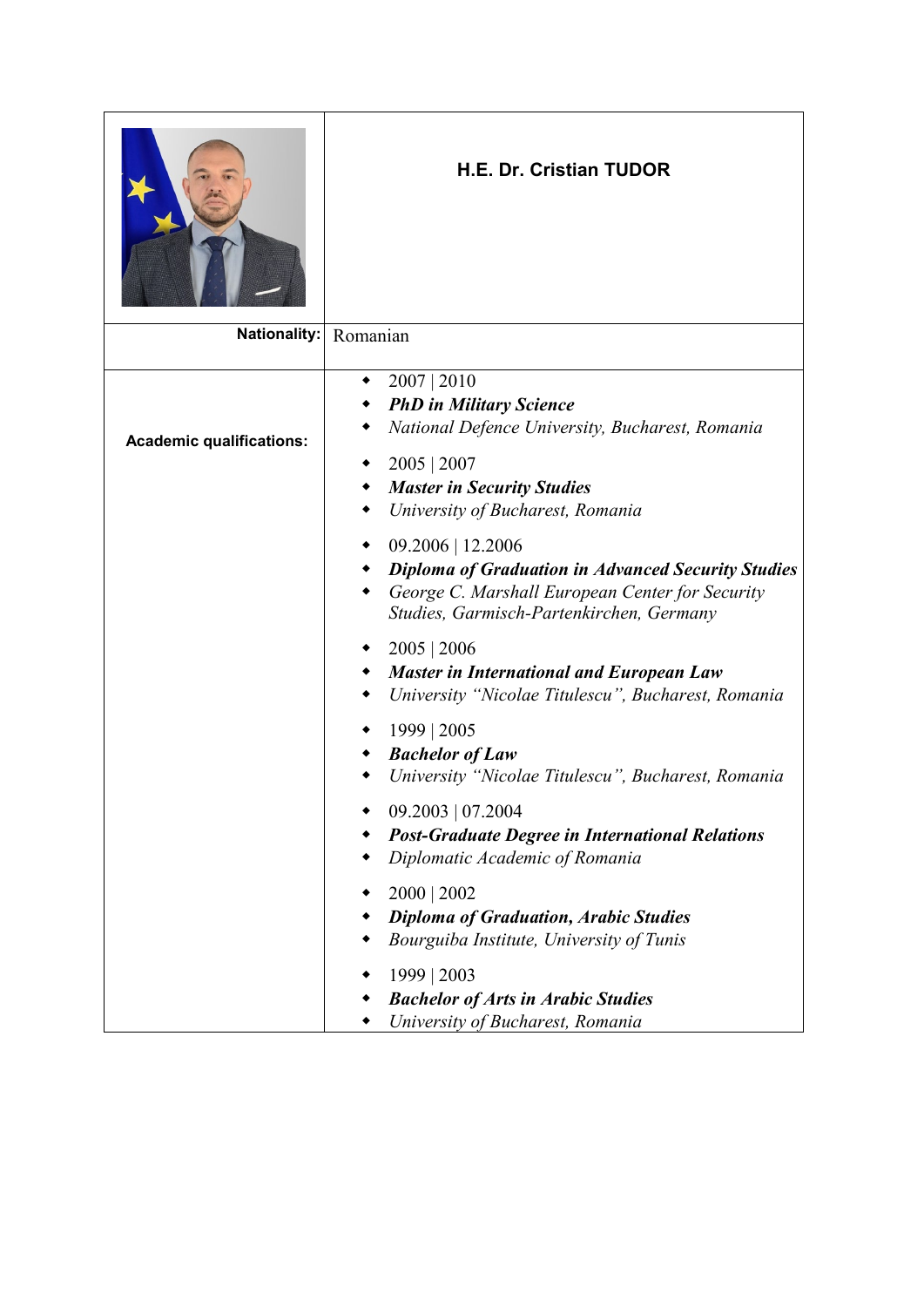| <b>Professional experience:</b> | $\bullet$ 10.2019   Current<br><b>Ambassador of the European Union to the State of</b><br>$\bullet$<br>Kuwait and to the State of Qatar |
|---------------------------------|-----------------------------------------------------------------------------------------------------------------------------------------|
|                                 | 09.2015   09.2019<br>٠<br>Ambassador of Romania to the State of Qatar                                                                   |
|                                 | $\bullet$ 05.2014   08.2015<br>Director for Middle East and Africa - MFA of<br>Romania                                                  |
|                                 | $\bullet$ 12.2013   04.2014<br>• Political Officer/Diplomatic Counsellor -<br>Coordinator of the Syria Task-Force - MFA of<br>Romania   |
|                                 | $\bullet$ 05.2013   11.2013<br>• Political Officer at the EU Delegation to Iraq                                                         |
|                                 | $\bullet$ 04.2012   04.2013<br><b>Political Officer/First Secretary – Coordinator of the</b><br>Syria Task-Force – MFA of Romania       |
|                                 | 12.2008   04.2012<br>$\bullet$<br><b>Deputy Head of Mission/First Secretary - Embassy</b><br>of Romania, Syria                          |
|                                 | $\bullet$ 03.2005   11.2008<br><b>Political Officer/Second Secretary – NATO, Middle</b><br>East and Iraq desk-officer - MFA Romania     |
|                                 | $11.2004 \mid 03.2005$<br><b>Political Officer/Third Secretary - Desk Officer for</b><br>Iraq and Gulf Countries - MFA of Romania       |
|                                 | $08.2004$   11.2004<br>٠<br><b>Senior Interpreter/Liaison Officer - NATO Training</b><br><b>Mission in Iraq</b>                         |
|                                 | $04.2004$   07.2004<br>٠<br>Political Officer/Attaché – Desk-Officer for Iraq and<br><b>Gulf Countries - MFA of Romania</b>             |
|                                 | 11.2003   04.2004<br>٠<br>Political Officer/Attaché – Embassy of Romania to<br>Tripoli, Libya                                           |
|                                 | $08.2003$   11.2003<br>Political Officer/Attaché - Desk-Officer for Iraq and<br><b>Gulf Countries - MFA of Romania</b>                  |